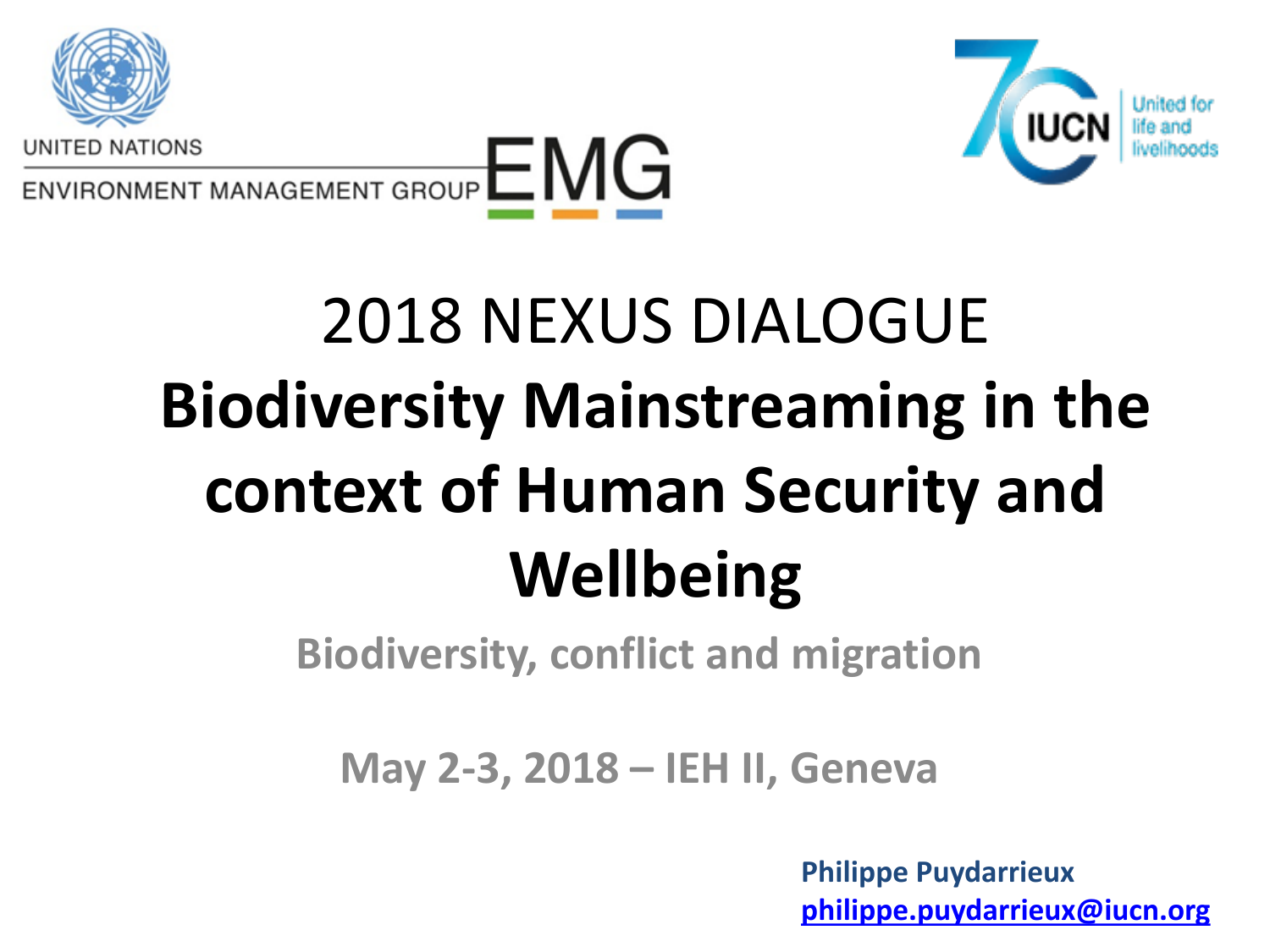#### **Biodiversity, conflict and migration: Major societal and geopolitical risks**

#### Source: World Economic Forum (2018), The global risks report

**Global Risks Landscape** 



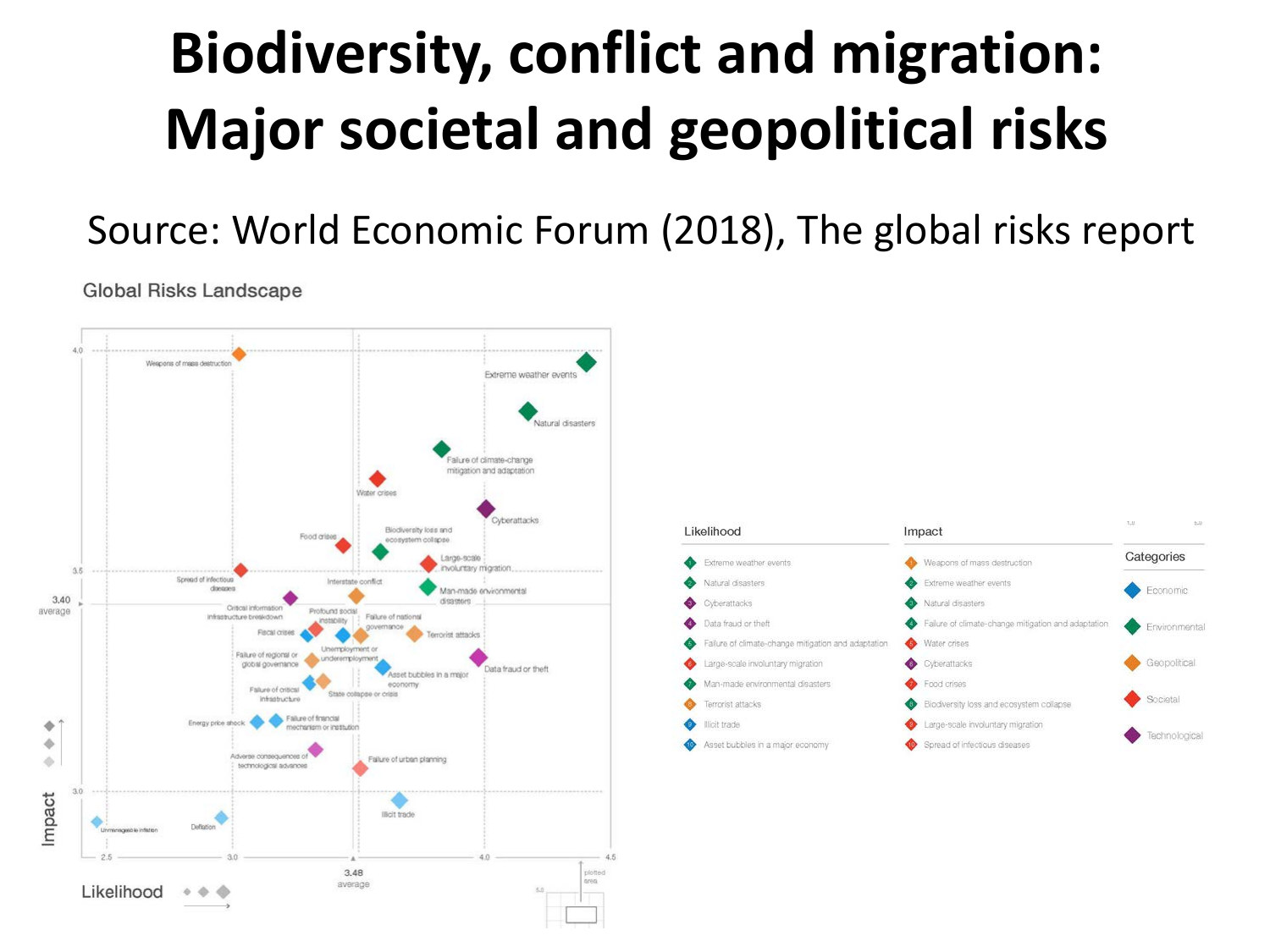# IUCN's work on conflicts

- 2 commissions involved:
	- Commission on Environmental, Economic and Social Policy
	- World Commission on Environmental Law
- 40 resolutions and recommendations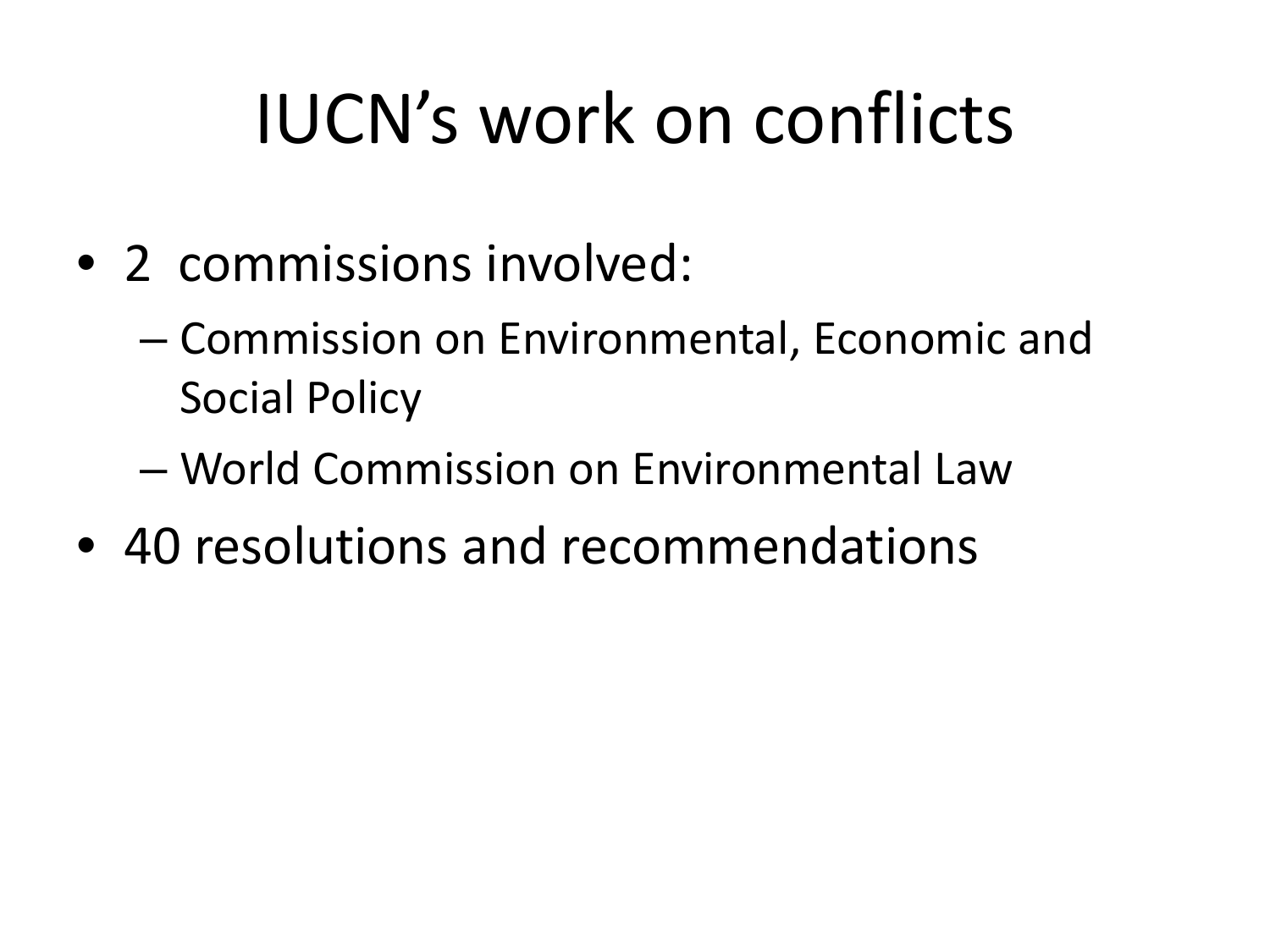#### A strong correlation between biodiversity hotspots and armed conflicts



The world's 34 biodiversity hotspots and the location of all armed conflicts resulting in >1,000 casualties between 1950 and 2000 (Hanson et al. 2009).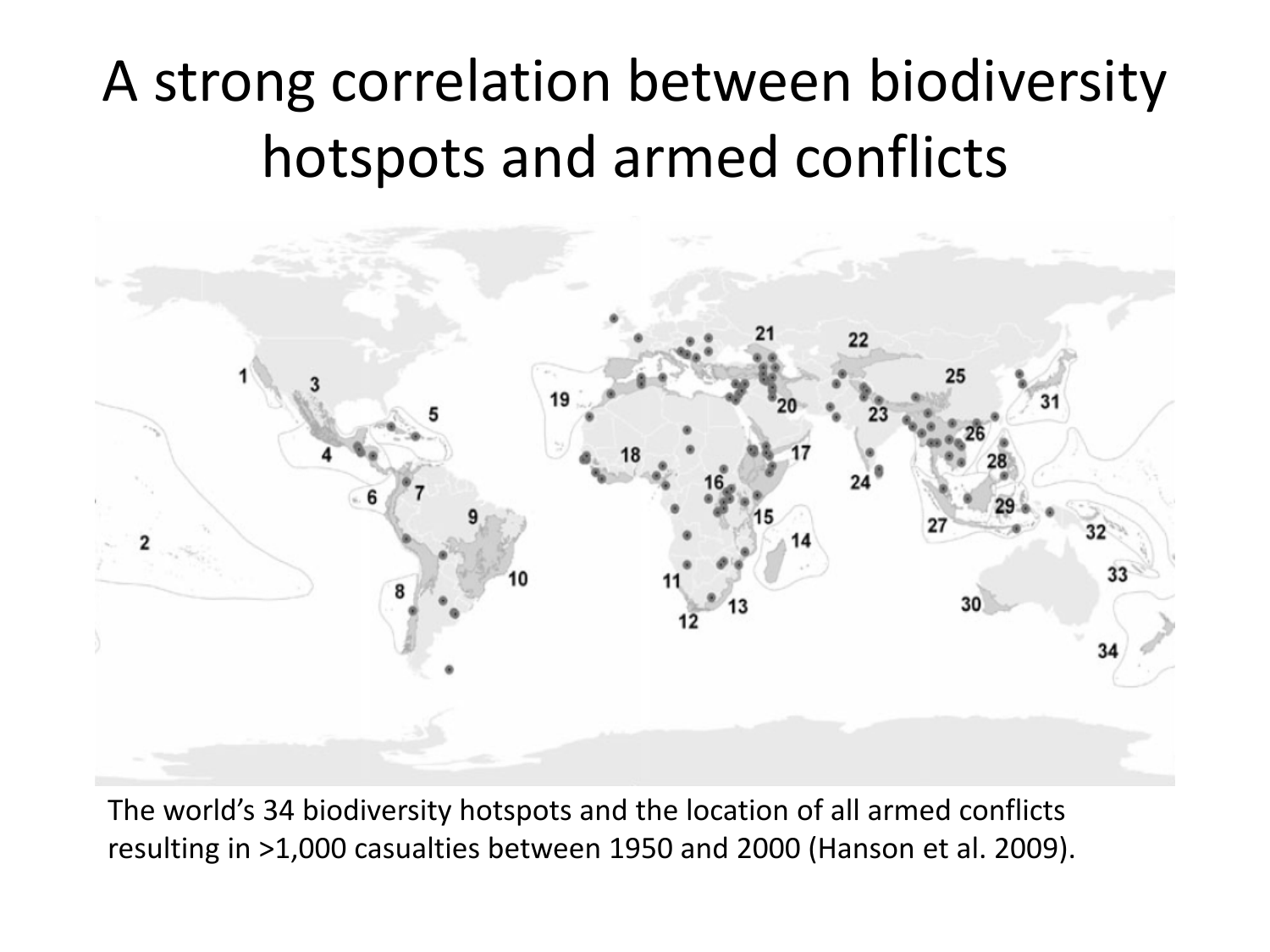## Panel discussion

- **Carl Bruch,** Director, International Programs, Environmental Law Institute; IUCN World Commission on Environmental Law (*via skype*)
- **Asif Zaidi,** Senior Advisor, Post Conflict and Disaster Management Branch, Policy and Programme Division, UN Environment
- **Elaine Hsiao,** IUCN Commission on Environmental, Economic and Social Policy Theme on Environment and Peace
- **Dina Ionesco,** Head of Division, Migration, Environment and Climate Change, International Organization for Migration